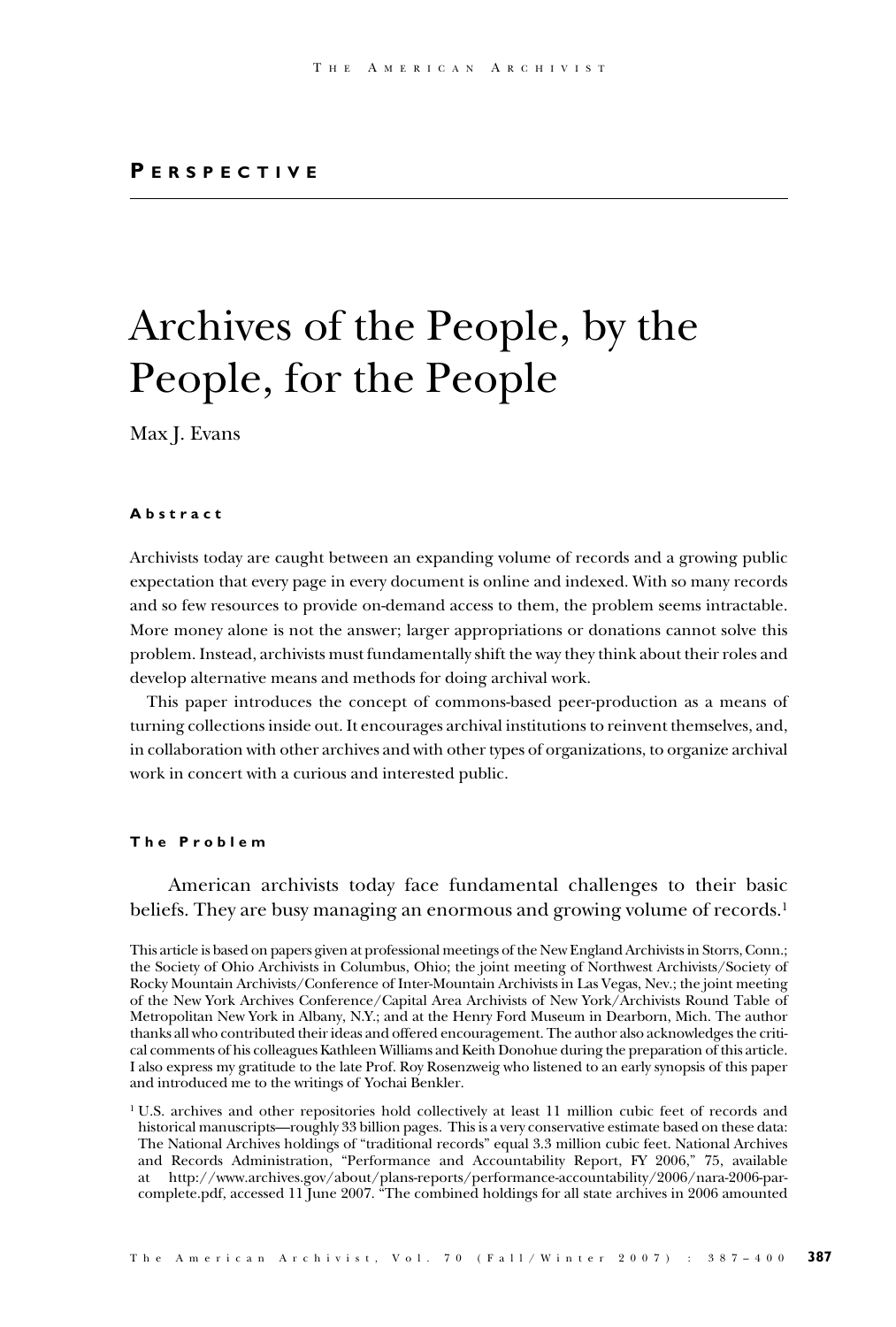Their methods now meet headlong the rising expectations of an informationhungry citizenry, transformed by the Internet in what must be one of history's most astoundingly rapid adaptations to technology.

The problem, simply stated, is this: Archives<sup>2</sup> barely have the resources to manage existing collections, new accessions, and new and changing forms of records, including those "born digital." Budget cuts and a veritable tsunami of records mean larger backlogs and knowing less, not more, about the collections held. For the archivist, the Information Age means many more records to inventory, appraise, accession, and process. But it suggests to the rest of the world that all information will be easily and quickly available. The Internet promises to increase the public's awareness and use of archives and historical records— a future I think we all want to encourage. But reality intrudes. If this brave new world of Web access to archives depends on document-level description, archivists are doomed by the sheer mass waiting in the unprocessed stacks. The expense of extracting and entering item-by-item metadata multiplies many times over the huge costs involved in scanning entire collections.

It's a conundrum without an obvious solution. But solved it must be, lest the archival profession be consigned to the antiquarian role of Keepers of the Ancient Writings, a guild good at saving information, but not effective at retrieving and revealing it.

## **The Re-engineered Archives**

This paper proposes a model for archival activities that systematically reconciles these extremes. Some may see this model as a paradigm shift, but it is no more than a re-articulation of archival principles, refreshed and presented to meet the realities of the information economy and the technological and social climate of the twenty-first century.3 It is built upon the entirely rational assumption that

to more than 2.7 million cubic feet . . . ," *The State of State Records: A Status Report on State Archives and Records Management Programs in the United States* (Council of State Archivists, January 2007), available at http://www.statearchivists.org/reports/2007-ARMreport/StateARMs-2006rpt-final.pdf, accessed 8 June 2007. Vicki Walsh extrapolates data from twenty-two states to conclude that there were about 5 million linear feet of nongovernment records nationwide in 1998. *Where History Begins: A Report on Historical Records Repositories in the United States* (Council of State Historical Records Coordinators, 1998), available at http://www.statearchivists.org/reports/HRRS/HRRSALL.PDF, accessed 8 June 2007. Email to author from Vicki Walsh, 8 June 2007. There are no good studies of the volume of records held by county and local governments. None of these numbers include the vast and growing volume of nonpaper records: microforms, audio recordings, video tape and motion picture films, and electronic records.

<sup>2</sup> I use the word *archives* here to include archival institutions, historical records repositories, special collections, libraries, and museums that hold archives, personal papers, and manuscripts. See Richard Pearce-Moses, *A Glossary of Archival and Records Terminology* (Chicago: Society of American Archivists, 2005), 30–32, available at http://www.archivists.org/glossary/index.asp, accessed 7 June 2007.

<sup>&</sup>lt;sup>3</sup> "Most innovations are not radical breakthroughs, but creative recombinations of existing ideas." Christine W. Letts, et al. in *High Performance Nonprofit Organizations: Managing Upstream for Greater Impact* (New York: John Wiley and Sons, 1999), 79.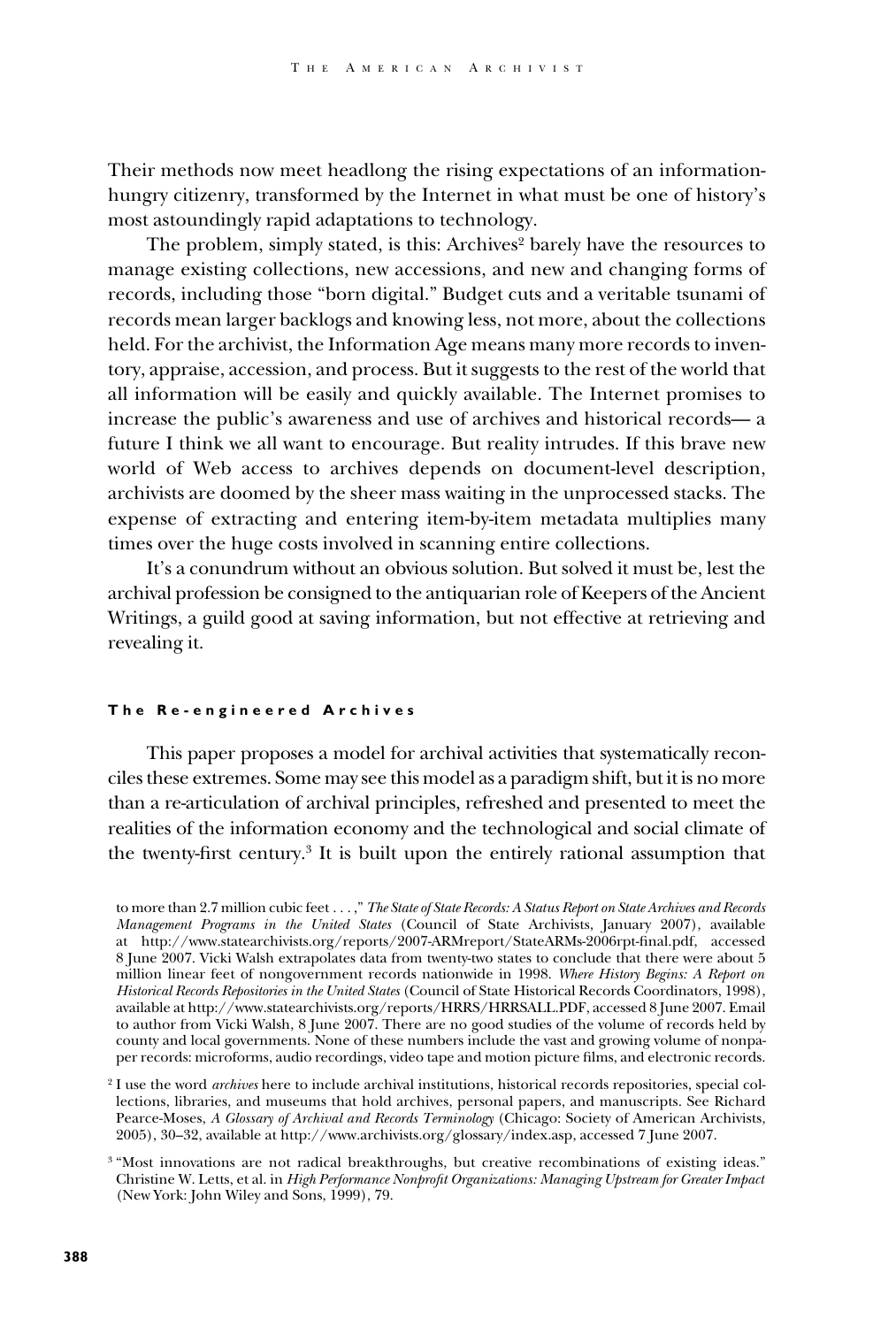archivists must set priorities and build alliances to be effective in today's information economy. Archivists cannot collect everything and they cannot treat all collections at the same level. Nor can they operate in isolation.

## *Initial Processing*

After appraisal and collecting, the next priority of any archival institution must be to gain initial legal, intellectual, and physical control through accessioning and basic processing. For each collection, every archives should be obliged to follow the Greene and Meissner<sup>4</sup> model of initial processing, producing and publishing online a suite of basic descriptive tools: a MARC catalog record that summarizes the context, content, and physical location of each collection;5 and a "container list" as a minimal finding aid marked up in EAD that reveals the arrangement and hierarchy. This description provides meaningful but high-level access points. Such finding aids, found in online repository catalogs and in state, regional, and national or international databases, effectively publicize collections' existence, provided the metadata are exposed to the Web. This standard, if accepted and followed, would effectively expose hidden collections.6 But this model requires a shift in values. Instead of thoroughly processing only a few collections while the vast majority occupies that purgatory called the "backlog," archivists must apply the principle that each and every collection be made known. The archives of the future depend upon redesigned systems that incorporate lean7 and effective methods of processing and describing archival holdings, eliminate backlogs, and create high-level, but still useful, discovery tools for customers. "More product"—more collections processed to the minimum appropriate level—will improve access, especially if archives publish online collection-level descriptions and, when appropriate, companion archival finding aids. Basic description sets the stage for establishing additional priorities.

<sup>4</sup> Mark A. Greene and Dennis Meissner, "More Product, Less Process: Revamping Traditional Archival Processing," *American Archivist* 68 (Fall/Winter 2005): 208–63.

<sup>5</sup> By *collection* I mean to include, for public records and other institutional archives, *record series.* I use the more inclusive term for brevity.

<sup>6</sup> This phrase comes from the 2003 Exposing Hidden Collections Conference sponsored by the Association for Research Libraries and held at the Library of Congress. See http://www.arl.org/rtl/ speccoll/hidden/EHC\_conference\_summary.shtml, accessed 11 June 2007.

<sup>7</sup> The word *lean* is used intentionally to refer to a discipline for industrial production of that name. I suggest that archivists can learn from private industries' commitment to reducing waste and unnecessary process steps. The seminal book on this topic is James P. Womack, Daniel T. Jones, and Daniel Roos, *The Machine That Changed the World: How Japan's Secret Weapon in the Global Auto Wars Will Revolutionize Western Industry* (New York: HarperPerennial, 1991). More recent works include Womack and Jones, *Lean Solutions: How Companies and Customers Can Create Value and Wealth Together* (New York: Free Press, 2005) and Mike L. George, *Lean Six Sigma for Service: How to Use Lean Speed and Six Sigma Quality to Improve Services and Transactions* (New York: McGraw-Hill, 2003). The latter work focuses on nonprofit organizations while introducing statistical methods of process improvement.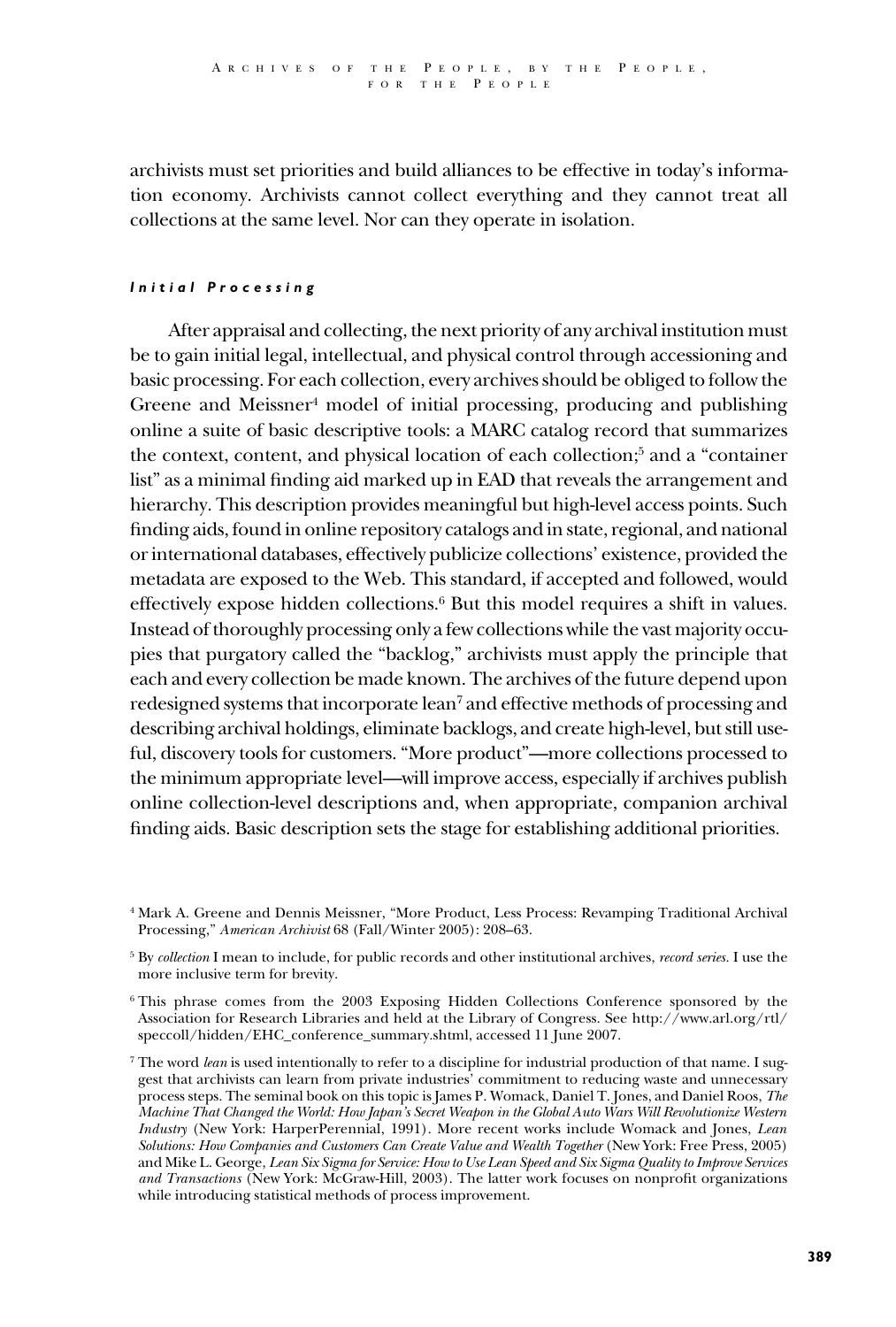#### *Detailed Processing*

Clearly, some collections require more than the minimum processing described by Greene and Meissner. Which collections are these, and how much more processing will they need? These are priority-setting questions. Although archivists familiar with their holdings must certainly be part of the decisionmaking process, one of the advantages of making all collections known is that researchers' interests and demands create *market forces* that should influence the decisions about additional processing. Indeed, this model argues for a largely demand-driven process that shifts the organization of archival work away from a central, command-and-control model to a more market-oriented approach. It encourages archivists to invite researchers into the decision-making process. What could be more fair and democratic?

To understand customers' demands, archivists must rigorously track the use of collections, but not just to produce aggregate statistics for the annual report. With data about both the nature and the use of collections, together with researchers' comments and requests, archivists can make informed decisions about setting processing priorities, determining which collections should get the fuller treatment of detailed processing.

Initial processing ends with collections arranged and described superficially, usually at the collection/series level or sometimes at the series/subseries level. Detailed processing, however, ends with collections arranged and described at the series and file-unit level (sometimes, but rarely, drilling down to the item level). The descriptive result should be an archival finding aid (marked up in EAD, for reasons that will become clear), published online and linked from the collection-level catalog record. Each finding aid within the repository should also be disclosed, that is, made searchable across all other collections. They should also be made available in state, regional, and national databases (such as the RLG ArchiveGrid). They might also become part of crossrepository, subject-oriented websites.

These detailed finding aids, published online, promote the use of collections. But in a Web 2.0 world, researchers who discover collections and collection components should have several interactive choices: an email address or telephone number by which to contact an archivist to learn more; a way to schedule a visit; or a listing of hours and location so that an unannounced visit can be planned. Or, to move closer to meeting customers' expectations, these detailed finding aids can also become the means to order up archival digitization-on-demand.8

<sup>8</sup> The National Archives of Australia has implemented digitization-on-demand. Ted Ling, "Why the Archives Introduced Digitisation on Demand," *RLG DigiNews*, no. 4 (15 August 2002), available at http://www.rlg.org/preserv/diginews/diginews6-4.html#feature1, accessed 12 June 2006. Another version of this paper has a more telling title: "Taking It to the Streets: Why the National Archives of Australia Embraced Digitisation on Demand," available at http://www.naa.gov.au/publications/ corporate\_publications/digitising\_TLing.pdf, accessed 12 June 2007.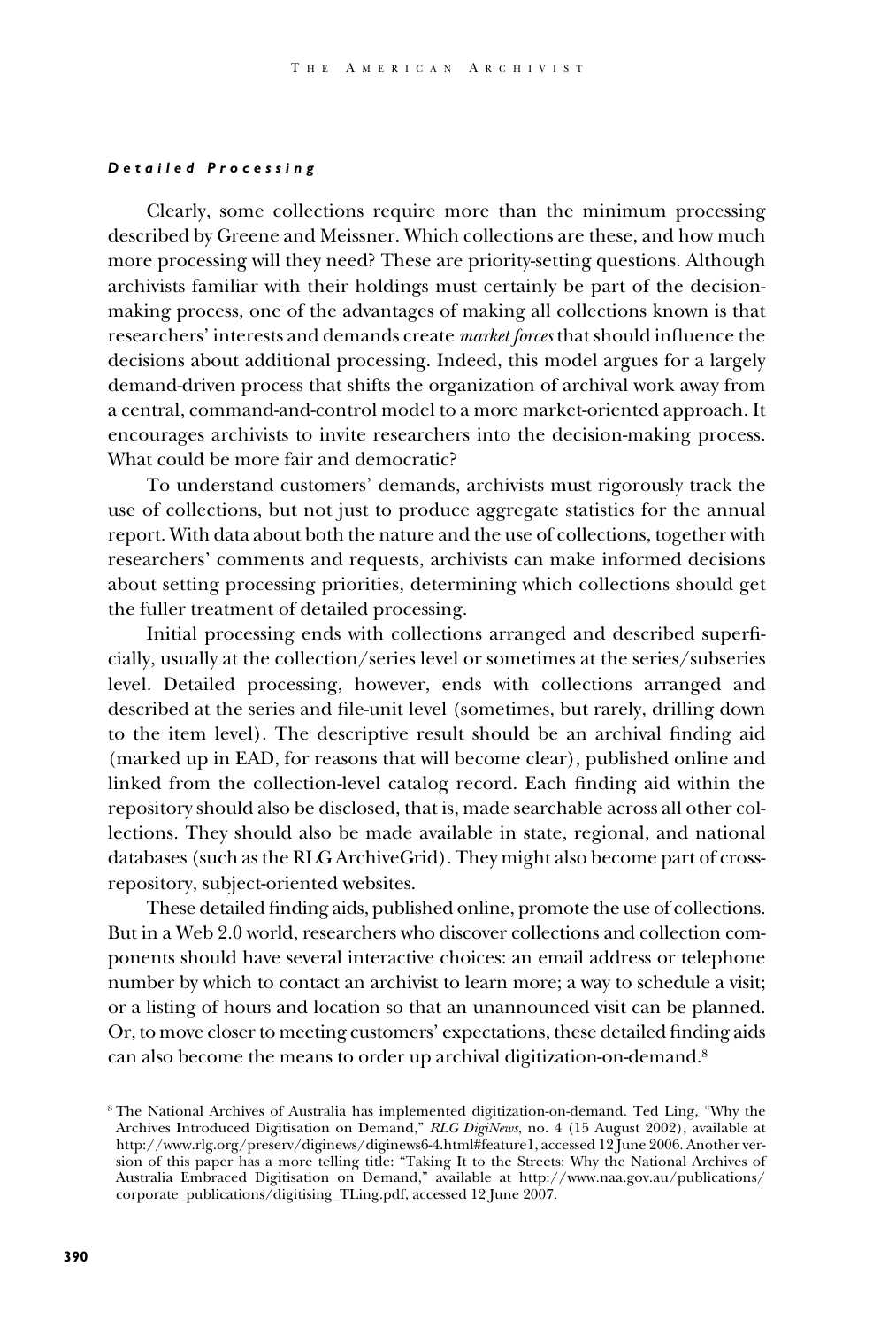## *Archival Digitization and Systems*

Archival digitization, or in other words, mass digitization, is the means to digitize *entire archival components* and deliver them online quickly and easily, without the high cost of creating extensive metadata associated with each image. This model contrasts with the digitization of selected documents from a variety of collections to produce digital exhibits or digitizing sample documents to illustrate finding aids. Archival engineering should lead to the invention of Webbased systems in which the EAD-based detailed archival finding aid becomes an online order form. The description of each archival component—series, file, or item9—becomes a link to an order form. That form will be prepopulated with descriptive and location information from the EAD instance for that component. The user completes the form with order information.

Archives employees then process the submitted orders. Depending on the nature of the request and an archives' policies, all or part of the component may be digitized. The request may be placed in a queue for later processing, or, if the requester is willing to provide a credit card, the order can be filled more quickly. The first user to pay supports each researcher to follow. All users become part of a community, each contributing to and benefiting from enhanced access to the historical record. Many archives handle photo orders in a similar way: the first user to place the order pays the cost of making the negative. Subsequent requesters are charged only the cost of making prints.

Go back to the finding aid. When researchers next click on the link, instead of an order form, they see digital images of the component. For example, clicking on a finding aid entry for a file unit will open a virtual folder, beginning with the first page of the first item. Navigation buttons and menus allow movement among pages and items. There is no description of each item; like researching among the originals in the reading room, what you see, in the context of the whole, is what you get.

In many ways, however, this surpasses the reading room experience. An online researcher avoids travel and can work outside of reading room hours, conducting research in pajamas at two A.M., if desired. The archival institution benefits, too. Originals will not be mishandled, misfiled, or stolen. Virtual access eliminates box retrieval and may reduce reference consultation.

The processes for achieving this must be carefully engineered and built upon institutional policies. On the front end, reference consultation will be required to determine exactly what to digitize if only part of a component is requested. These parts may then become new components to be incorporated back into the finding aid. The front-end processes must also develop ways to

<sup>9</sup> Any of these components may vary in volume. Some series may be small enough to handle in a single order, while some files or items may be too large. As discussed later, an engineering solution must accommodate these variations by inserting human judgment and negotiation.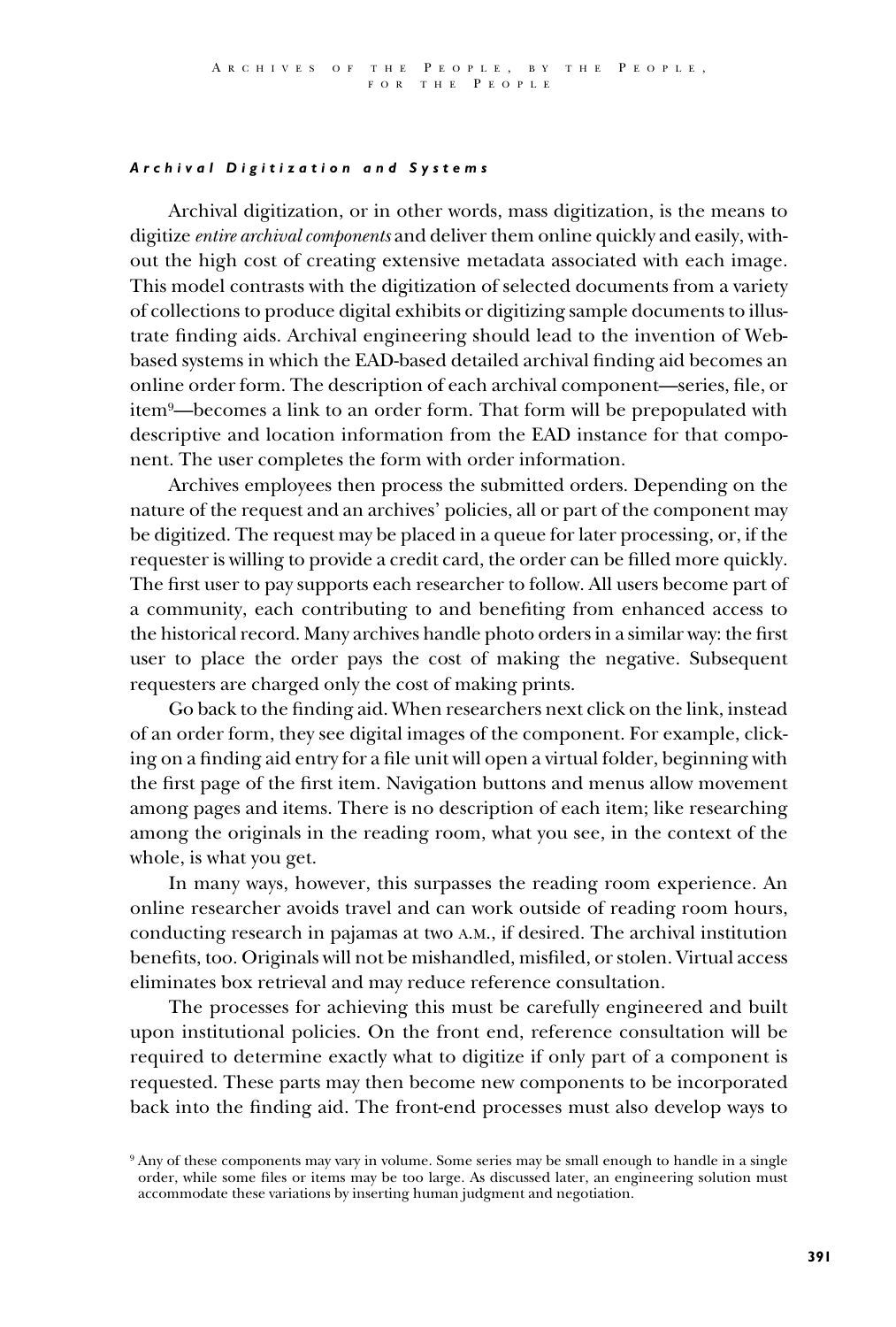estimate the cost of digitizing a component, especially if the requester is to be charged for all or part.

Digitizing should be done according to standards that assure that the quality is appropriate to the items digitized. A process must be engineered for extracting component data, along with all of its inherited data, from the EAD file. This, along with technical information, then becomes the metadata associated with all images digitized for that component. Other elements required to facilitate navigation and support digital preservation will be added to this metadata.

This limited metadata will not guarantee the precise discovery of each image or document, though words and phrases in the finding aid that describe the component may be used to discover aggregate bodies of records and their online images. This is the archival approach; archives rarely provide item-level description because of the high cost of doing so. This approach likewise does not provide an item description; it does better by providing the document itself. Is the picture of a document worth the thousand words required to describe it? Yes, and more, as digitization with minimal metadata costs much less than digitization with item-level metadata. This is why a request to digitize a part of a component might best be met by digitizing instead the entire component.

Such digitizing-on-demand for researchers who use the archival finding aid as an electronic menu is only one of many ways to prioritize digitization. Another is to digitize in response to internal institutional demands. Archives should engineer systems that digitize any document as it is copied, for whatever purpose for a researcher in the reading room, for an archival exhibit, as part of making a preservation microfilm, or to fill a Freedom of Information Act request (or a state's equivalent), for example. With digital photocopy machines and hybrid microfilming systems, this should not be difficult, and, in fact, is part of ongoing processes in legal and other business enterprises. These machines must be used with an eye to preserving the originals, but the real challenge will be to engineer systems to track what has been done and to make sure that the images are stored and made accessible through links from the online archival finding aids.

In addition, archival repositories or outside institutions may initiate largescale digitization projects for their own purposes. Some may be supported by grant funds, others by the commercial interests of the outside organization (such as Google or Ancestry.com), or still others by the motives of nonprofit organizations (such as the Genealogical Society of Utah). In each of these cases, the same digitization processes should be followed: adherence to appropriate standards, repurposing EAD data to produce minimum metadata, and systematically linking bodies of images to the component descriptions in the finding aids.

Engineering these new systems involves tasks that will require the collective wisdom and insights of the archival community. They might be best carried out in an open development environment, in much the same way the Archivists Toolkit is now being developed, or as archivists developed MARC-AMC and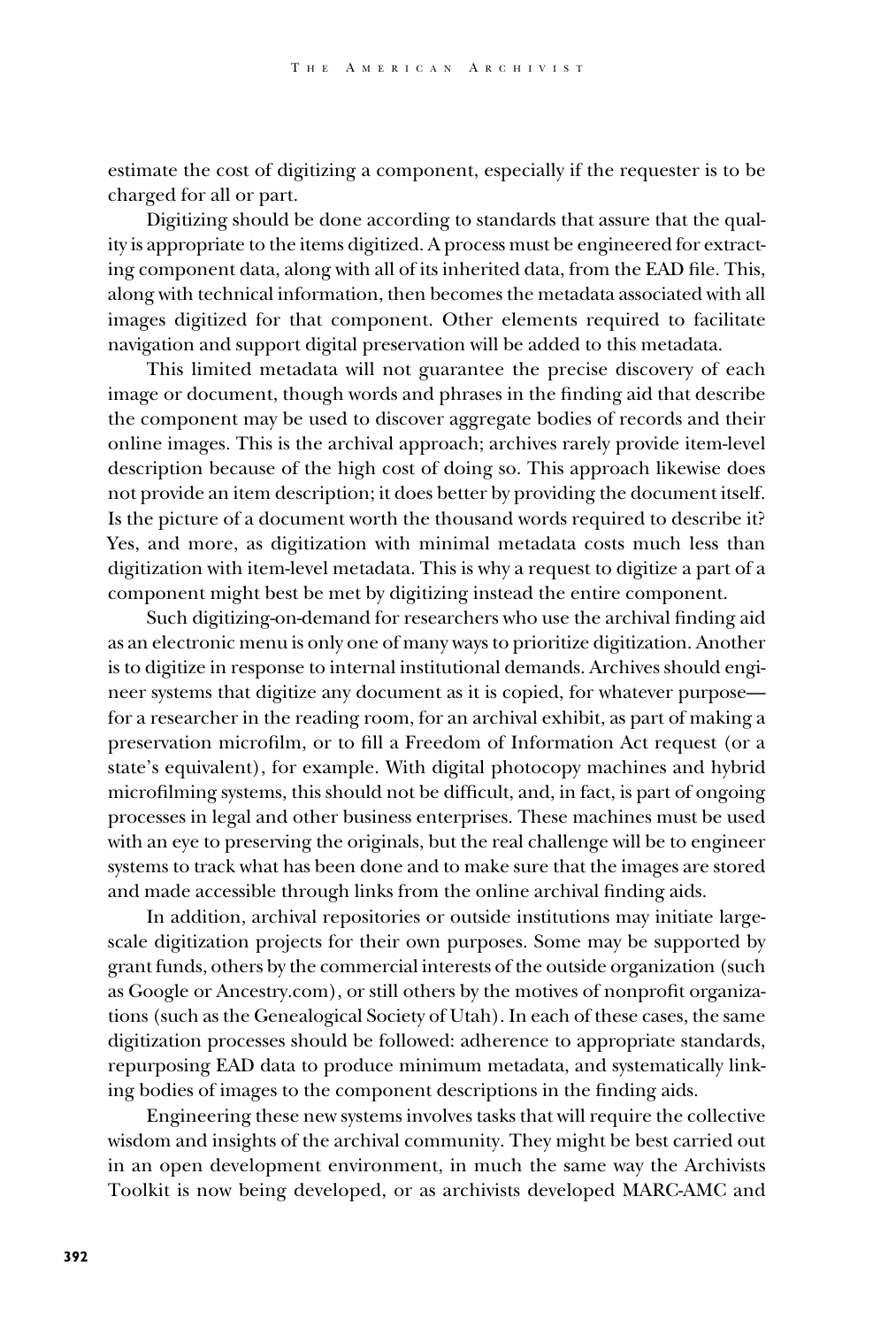EAD. This work is not all software and standards, however, it also involves industry-style process and work-flow changes within institutions. These changes may be built upon emerging professional best practices, but must accommodate local and institutional variations in staffing, resources, and policies.

# *Item-Level Description*

So far, this archival processing model emphasizes minimum description for all collections, more detailed description—but not item-by-item—for selected collections (determined largely by market forces), and digitization of a smaller subset of these collections. Digitization should be seen as a carefully planned response to both external and internal demands. Furthermore, digitization, without extensive metadata, is a means to avoid costly item-level descriptions. With minimum metadata, the collection and its components can be located through the archival discovery system, expanding the standard provenance-based hierarchical method.10 Provenance-based discovery systems rely upon knowledge of institutional history, functions, and activities. Researchers use this knowledge while *browsing* the archival finding aids to locate relevant sources. Making the content of this hierarchically presented data subject to search enhances the provenance method.

Item-level description has the important role of adding more detailed search terms than an archival finding aid normally contains. Although item-level description is of little value once a researcher finds a specific document, it may be difficult to locate documents *precisely* in collections, even those digitized and published online, without it. Many researchers would like to be able to search for the exact document they need, using the descriptive information associated with the scanned document. The question now, however, is not just one of priorities, but also of responsibilities and obligations. As for priorities; only a very wealthy (and rare) archival institution can afford the cost of describing and indexing every document in its collections without ignoring other collections and failing to process new accessions.

As a practical matter, archivists alone cannot do most systematic, item-level, metadata collection.11 Indeed, it should not even be their responsibility. Instead,

 $10$  The provenance-based method of describing archives receives plenty of criticism as being not sufficiently specific and requiring a knowledge of governmental (and other institutional) organization and functions not possessed by most potential researchers. See Richard H. Lytle, "Intellectual Access to Archives," *American Archivist* 43 (Spring/Summer 1980): 64–75, 191–207. Archivists struggle to provide subject and name access as a supplement to the provenance method using added entries in catalog records and by developing indexes. Online searching within and across archival finding aids reduces the need to navigate through the hierarchical structure. Word searching of the text of discovery tools does provide the kind of keyword-in-context anticipated by SPINDEX some forty years ago.

 $11$  The exception is the quantity of contemporary documentation that is printed or typewritten and may be read and converted to character code by optical character readers (OCR). See, for example, the Governor Leavitt 2K2 Program records (Utah 2002 Winter Olympic Games) at the Utah State Archives, available at http://historyresearch.utah.gov/digital/26017.htm, accessed 7 June 2007.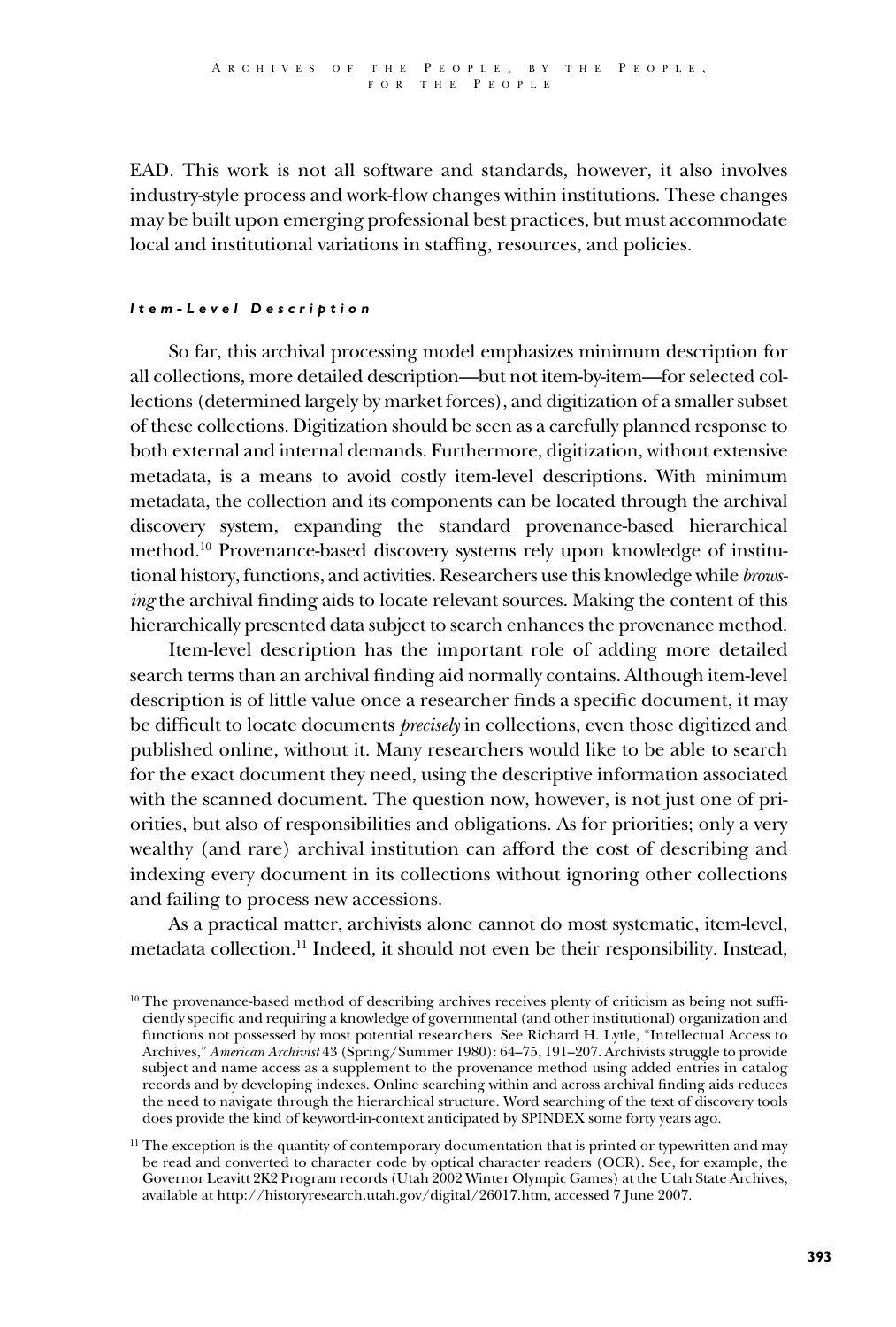archivists must continue to work with archival aggregations—with the forest, not the trees. They must, however, also organize and facilitate item-level describing and indexing projects. Indeed, unless they do, others will step up and produce their own indexes, and the archives will lose control over improved access to its own holdings. As organizers and facilitators, archivists can recruit, train, and manage a corps of volunteers to index their collections. This is not a new idea. Archives large and small rely on volunteers, such as the many who indexed the Freedman Bureau records at the National Archives or the one, retired legal secretary who indexed a large collection of glass plate negatives at the Utah State Historical Society.<sup>12</sup>

The strategic model for organizing archival work *is* new, however. It functions within the framework of traditional archival methods, including delivering document images without extensive metadata. But this model adds another dimension based on commons-based peer production.

## **The Commons and the Archives**

Underlying the new model for archival work is a view of archives as a common and public good rather than as the protected property of an institution. Levels of intellectual13 access to the records in archives have been at the discretion of the archivist (or the managers of the institution), based largely on the extent resources can be devoted to the work. Less frequently, public demand drives it. But in the commons-based system, the *users* determine the level of intellectual access.

The *commons* concept developed centuries ago, but has arisen in contemporary social theory discourse as a way of explaining the evolution of new modes of communication—the Internet, in particular—through the cooperation of many interested parties. In a 2002 article published in the *Yale Law Journal*, New York University law professor Yochai Benkler<sup>14</sup> writes of a

<sup>&</sup>lt;sup>12</sup> The "more than 7,000 historical societies, libraries, museums, academic institutions and other organizations and groups who hold historical records in the United States. . ." benefit from volunteers who "contribute more than 17 million hours of labor to the cause of preserving our documentary history" and in "historical societies, unpaid volunteers outnumber paid professional staff by a ratio of 5 to 1." Vicki Walsh, *Where History Begins: A Report on Historical Records Repositories in the United States* (Council of State Historical Records Coordinators, 1998), available at http://www.statearchivists.org/reports/ HRRS/HRRSALL.PDF, accessed 8 June 2007.

<sup>&</sup>lt;sup>13</sup> I use "access" throughout this paper to mean intellectual access because this is my focus. I acknowledge that there are critical distinctions among legal, intellectual, and physical access. Legal access is a matter of law in the case of federal, state, and local archives. In most other archives, legal access is a matter of ethics, donor agreements, physical condition, and institutional policy. See Mary Jo Pugh, *Providing Reference Services for Archives and Manuscripts* (Chicago: Society of American Archivists, 2005) for a more thorough discussion.

<sup>14</sup> Yochai Benkler, "Coase's Penguin, or Linux and the Nature of the Firm," *Yale Law Journal* 112 (New Haven, Yale University Press, 2006), 369–446 and Benkler, *The Wealth of Networks: How Social Production Transforms Markets and Freedom* (New Haven: Yale University Press, 2006). Benkler is now a professor of law at the Yale Law School.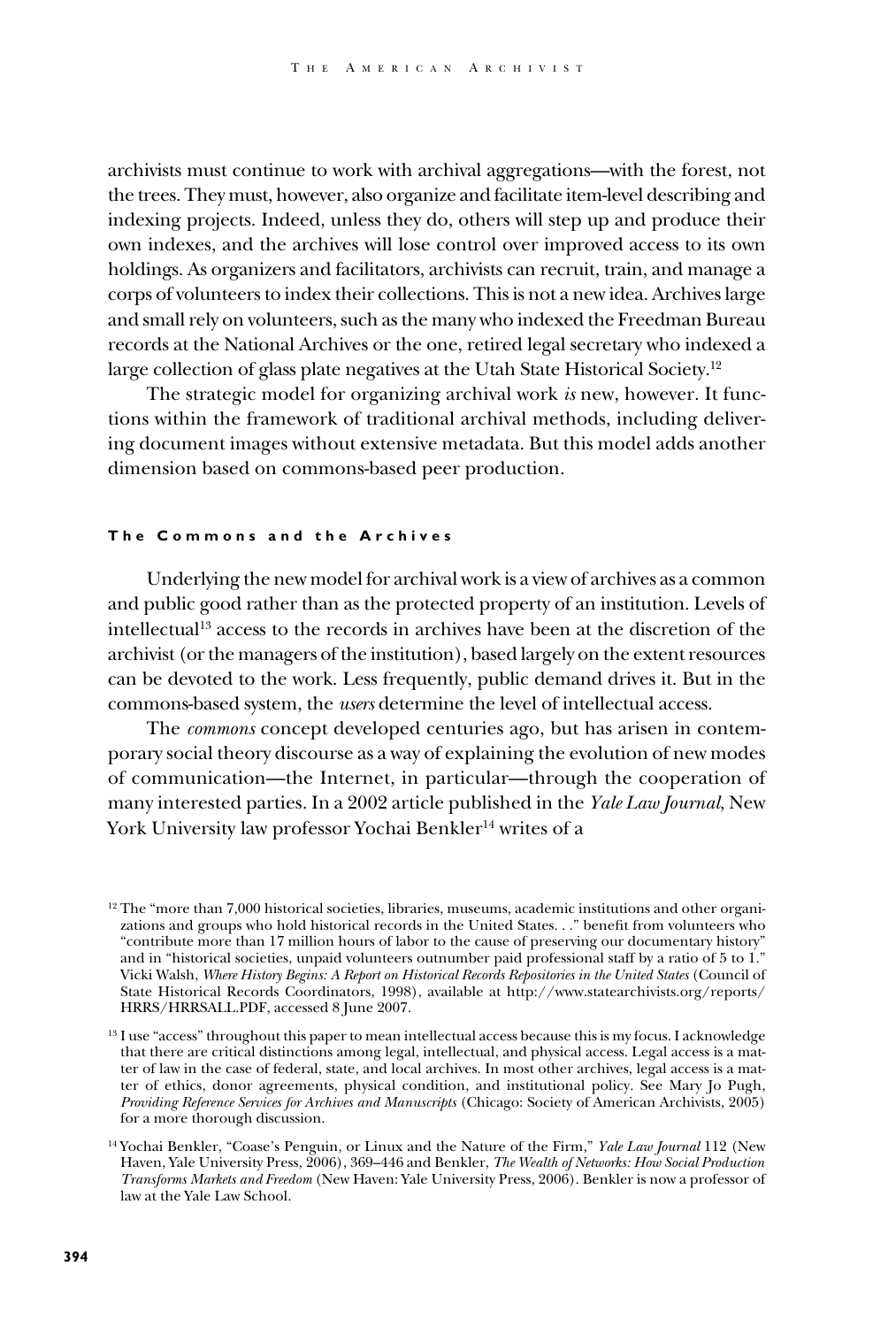fifteen-year-old social-economic phenomenon in the software development world. This phenomenon, called free software or open source software, involves thousands or even tens of thousands of programmers contributing to large and small scale project[s], where the central organizing principle is that the software remains free of most constraints on copying and use common to proprietary materials. No one "owns" the software in the traditional sense. . . . The result is the emergence of a vibrant, innovative and productive collaboration, whose participants are not organized in firms and do not choose their projects in response to price signals.15

Free software, Benkler continues, is "only one example of a much broader social-economic phenomenon, . . . the broad and deep emergence of a new, third mode of production in the digitally networked environment." He calls this mode "'commons-based peer-production,' to distinguish it from the propertyand contract-based models of firms and markets. Its central characteristic is that *groups of individuals successfully collaborate on large-scale projects* following a diverse cluster of motivational drives and social signals, rather than either market prices or managerial commands."16

Historically, archives have tended to operate as hierarchical institutions organizing their work around internal demands set by managerial commands. Decisions on everything from acquisitions to access are based in part on the institutional mission and its policies, but guided by the archivists, either through a sense of the relative value of kinds of records or through some conception of users' interests. Archives can change from this traditional method of managing production by explicitly inviting archival users into the process, using market forces to decide what gets processed in detail. "Archives of the People" are products of customers deciding (voting by their orders) what to digitize.

Those who object to this minimum metadata model should know that creating and publishing digital images with minimum metadata does more than just make records available for research. It also places these images before thousands of potential volunteers who will use new tools for online metadata collection. It is not just minimum metadata; it is *extensible* metadata. The data these volunteers collect may include any combination of comments, controlledor free-text indexing terms, abstracts, or full-text transcriptions. Each archives' institutional policies determine the range of choices, as will the methods for recruiting and managing volunteers.

<sup>15</sup> Yochai Benkler, abstract of "Coase's Penguin," available at http://www.benkler.org/CoasesPenguin.html, accessed 29 August 2005.

<sup>16</sup> Benkler, abstract, emphasis added.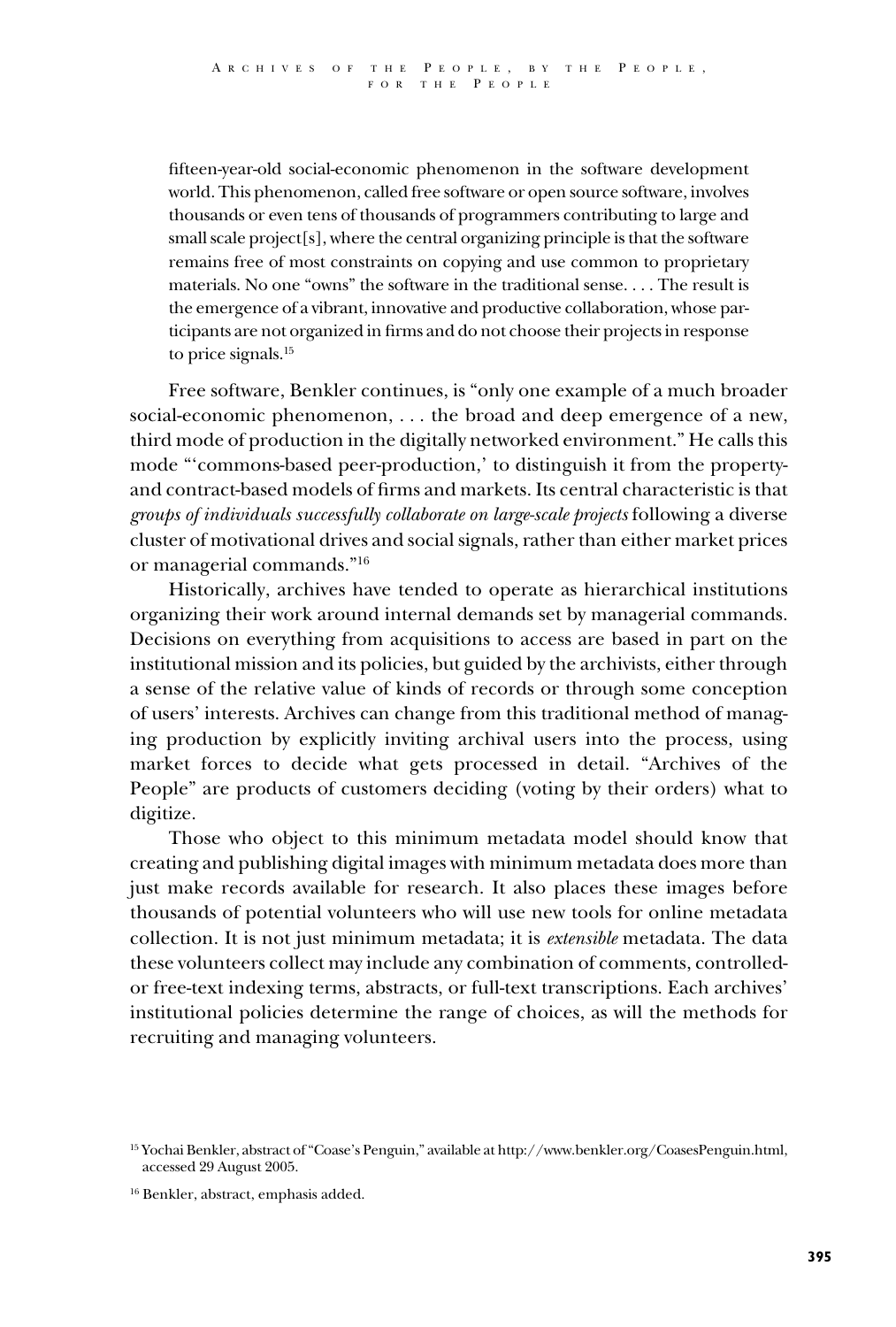#### *Archives by the People*

In his article, "Coase's Penguin, or Linux and the Nature of the Firm," Benkler describes tens of thousands of individuals who collaborate in fiveminute increments to map Mars craters, fulfilling tasks that would normally be performed by PhD astronomers. He writes of a quarter of a million people collaborating to create an important news and commentary site on technology issues; of 25,000 people together creating a peer-reviewed publication of commentary on technology and culture; and of 40,000 people collaborating to create a more efficient human-edited directory for the Web than Yahoo. He discusses the online, peer-produced encyclopedia, *Wikipedia,* which some argue is more reliable and is certainly more current than the *Encyclopedia Britannica*. He writes about the gaming culture, where thousands of players also function as developers of their ongoing and ever-changing virtual worlds.<sup>17</sup>

Benkler examines in detail the economic, social psychology, legal, and industrial engineering principles that undergird this new phenomenon.<sup>18</sup> Some of these issues contribute to a vision for an "archives by the people." Benkler discusses the culture—the mores and social norms—that grow, often from the community in very democratic ways, for regulating participation and behaviors. He considers how respect for competencies regulates behaviors. In short, his case studies demonstrate that peer-production does work, at least as it applies to information and culture.19 The key to understanding why it works is to realize that information is a "nonrival" commodity,<sup>20</sup> that is, "its consumption by one person does not diminish its availability for use by any other person,"21 or, as Shalini Venturelli has argued, unlike other commodities, "information products are not consumed one unit at a time. Rather, each product unit is designed to be utilized by many, thus becoming more valuable with use."<sup>22</sup> An archival record bears out this conclusion; it is a nonrival commodity that becomes more valuable the more people use it.

Each of Benkler's examples of peer-produced works operates in a slightly different way, but similar principles and factors guide them all. One is the

<sup>17</sup> Benkler, "Coase's Penguin," 386–90.

<sup>18</sup> Benkler, "Coase's Penguin," 371–81.

<sup>19</sup> Benkler, "Coase's Penguin," 436–41.

<sup>&</sup>lt;sup>20</sup> Clearly, proprietary information can be a valuable asset because it provides an advantage over rivals while it is controlled and hidden. I assume, however, that archives accession records for the express purpose of making them accessible and therefore are intended to be "nonrival."

<sup>&</sup>lt;sup>21</sup> "It has been commonplace for a long time to treat information as a perfectly nonrival good." Kenneth J. Arrow, "Economic Welfare and the Allocation of Resources for Invention," from Part VI, Welfare Economics and Inventive Activity, in *The Rate and Direction of Inventive Activity: Economic and Social Factors* (Princeton, N.J., Princeton University Press, 1962), 616–17.

<sup>22</sup> Shalini Venturelli, *From the Information Economy to the Creative Economy: Moving Culture to the Center of International Public Policy* (Washington, D.C.: Center for Arts and Culture, 2001), 7–8. See also http://www.culturalpolicy.org/pdf/venturelli.pdf, accessed 20 March 2006.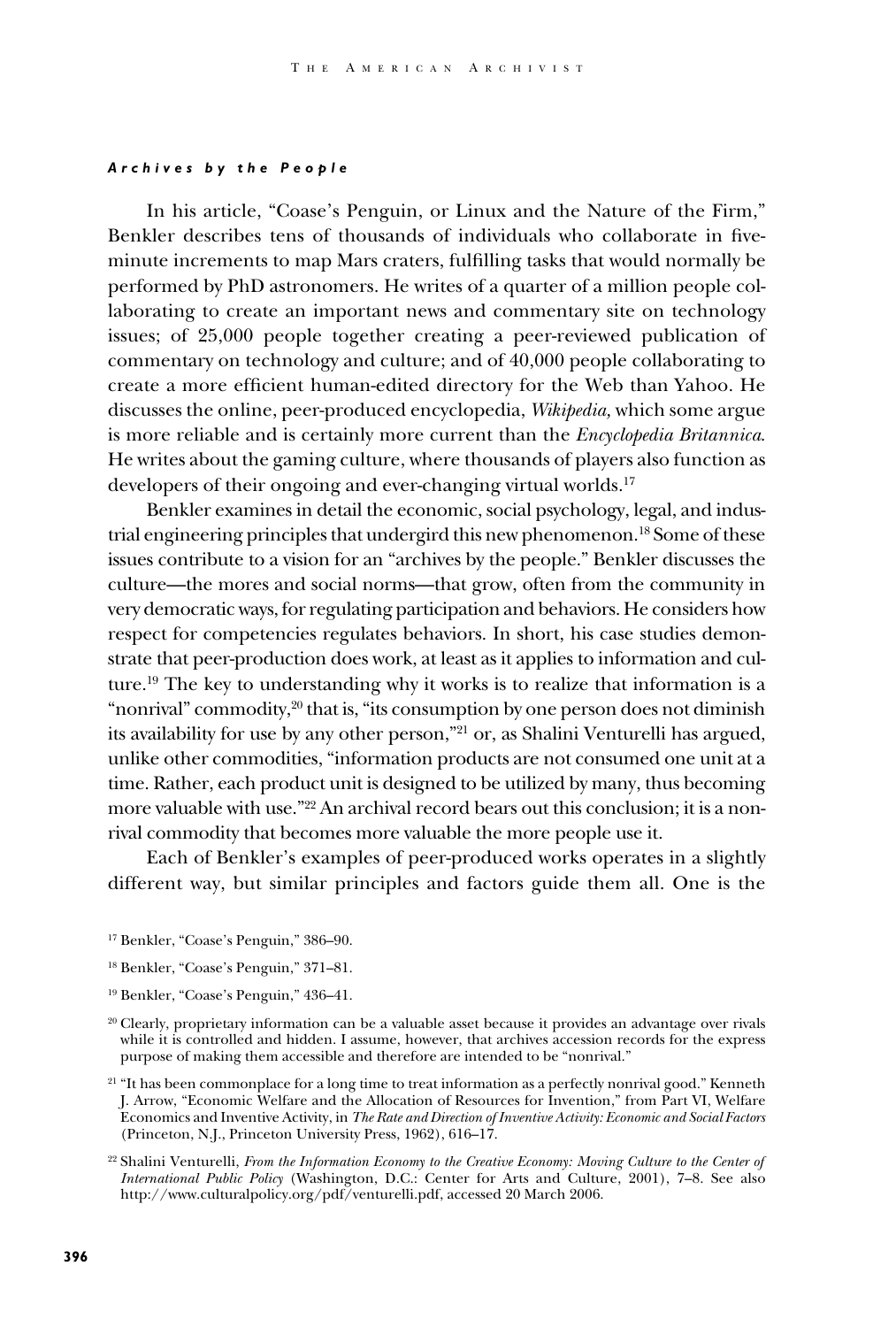need for a sponsoring agent who often also acts as the aggregator of the peer-made product.23 Benkler sees the networked digital environment as an opportunity for intelligent people to satisfy their curiosity and contribute to society.<sup>24</sup>

Similarly, this model portends an archival system that uses the eyeballs and the intellect of thousands of volunteers—including archival customers, historians, genealogists, students, and others—throughout the world. Acting as partners with archivists, users can do what archivists alone cannot do. Archives do not have the resources to do item-level description and indexing. But archivists can become organizing agents for others to do such work,25 either independently or as part of social tagging projects.26

The model calls for each archival institution to manage the aggregation and delivery of the data collected. The system might ingest the contributions of the volunteers, replacing, perhaps, the minimum metadata, extended now to something more complete. Or the contributions could become a blog of comments, supplementing the metadata. "Web-based annotations are a means by which group members create and share commentary about documents."<sup>27</sup> Naturally, all of these data would be fully searchable, enhancing the provenance method for access. Indeed, the aggregating function may bring together data describing collections and parts of collections within the repository and, perhaps, across repositories.

Such an engineered archival system focuses the work of professional archivists on doing what they do best and what the lack of resources requires of them: organizing and describing their holdings as aggregates, not as discrete items. In addition, this new order requires that they also organize processes that invite participation in the archival commons, shared mutually by archivists and by archival users.

<sup>23</sup> Benkler, "Coase's Penguin," 406.

<sup>24</sup> Benkler, "Coase's Penguin," 426–32.

<sup>&</sup>lt;sup>25</sup> The Greene and Meissner study implies a need to rethink divisions of labor and changing roles in archives. So does my suggestion that archivists might become, among other things, managers of digital volunteer efforts.

<sup>26</sup> A proposal for creating digital libraries, and not just indexing their content, is found in Aaron Krowne, "Building a Digital Library the Commons-based Peer Production Way," *D-Lib Magazine* 9, no. 10 (October 2003), available at http://www.dlib.org/dlib/october03/krowne/10krowne.html, accessed 24 August 2006. An archives-related research project is reported in Magia Ghetu Krause and Elizabeth Yakel, "Interaction in Virtual Archives: The Polar Bear Expedition Digital Collections Next Generation Finding Aid," *American Archivist* 70 (Fall/Winter 2007): 282–314.

<sup>&</sup>lt;sup>27</sup> This idea is consistent with Amazon.com's method of soliciting readers' comments about books. There are a number of other examples on the Web. Its application for archives was introduced in a 2002 article by Michelle Light and Tom Hyry: "Colophons and Annotations: New Directions for the Finding Aid," *American Archivist* 65 (Fall/Winter 2002): 226–29, which is the source of this quotation.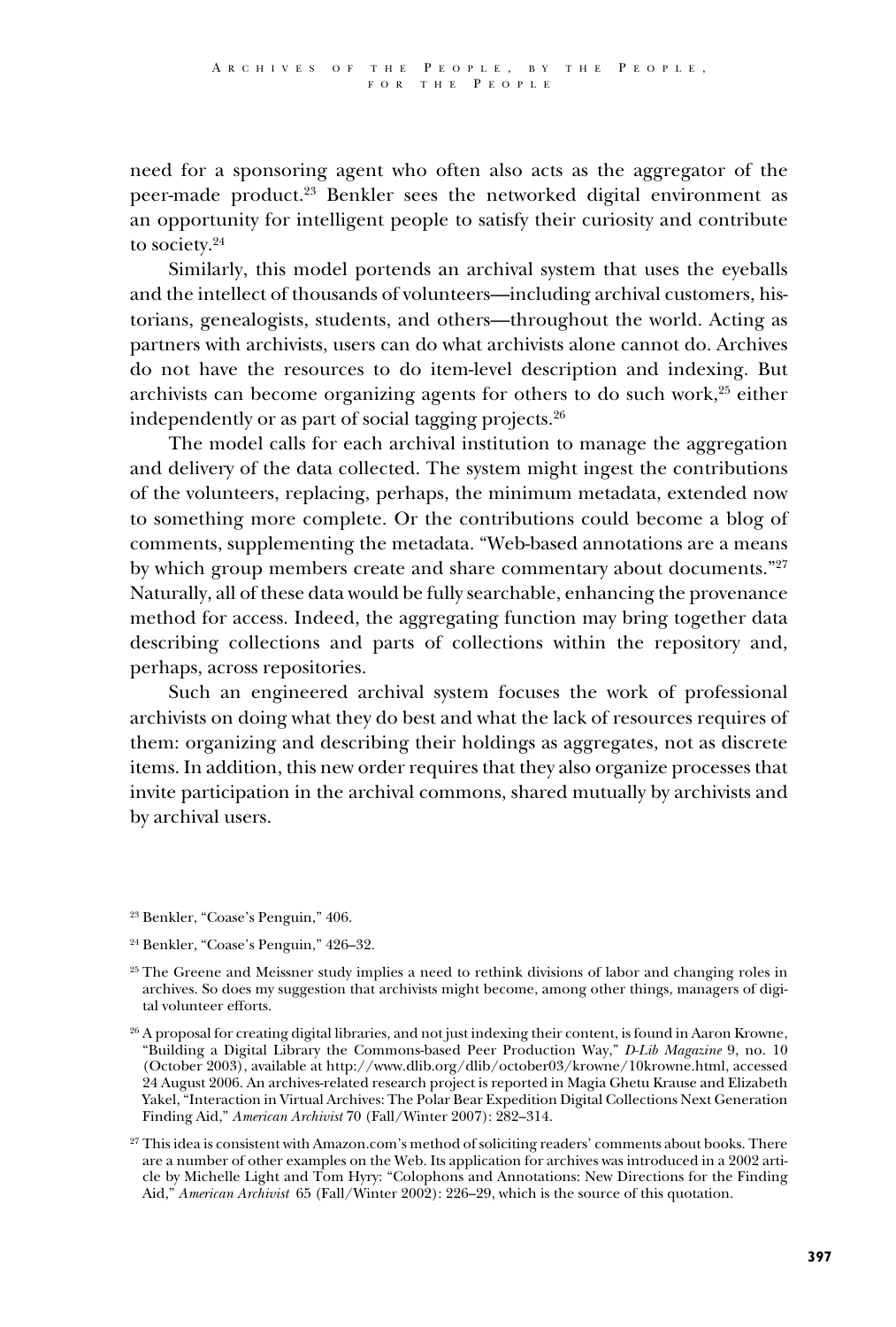#### *Why Would Anyone Participate?*

Benkler reflects on the issue of motivation and puts forth several theories about why people volunteer for this kind of work. He proposes three incentives: monetary rewards, intrinsic hedonic rewards, and social-psychological rewards. The extent to which money is a direct factor determines whether the other two are important. Money, as an indirect factor, however, can play a role. Reputation and status can be turned to consulting, speaking, books, promotions, pay raises, and other types of money-making endeavors. However, most potential volunteers who have discretionary time can choose whether to watch television or be engaged in intellectually stimulating activities or socially important undertakings.28 Not so hard to imagine; just think of the army of genealogists building family trees over the Internet through name indexing and vital records data collection projects.29

The ability of the volunteer to choose projects to engage in and to determine how much time to give distinguishes peer-production in a networked environment from other voluntary work. In this microlabor market, each individual chooses his or her job, selects his or her own hours, and earns his or her own psychic reward. The development of Web 2.0 tools and participation in such collaborative efforts as del.icio.us and Flickr demonstrate the truth of these assumptions. The growing phenomena of folksonomy and social tagging demonstrate that interested individuals will devote their time and energy to make sense of the World Wide Web.<sup>30</sup> The archivist's job is to make sure that this tagging supports archival access systems.

Archivists have among their customers a natural pool of volunteers. These customers have strong incentives to become suppliers of detailed data about

<sup>28</sup> Benkler, "Coase's Penguin," 426–32.

<sup>29</sup> GenWeb is an example of a loosely organized group of genealogists who independently select vital records, index them, and publish the indexes online. There is no quality control, true aggregation, or direct linking to the original. What you see is what you get: many separate online indexes, loosely organized under the USGenweb Project umbrella, available at http://www.usgenweb.org, accessed 20 March 2006. The Ellis Island project is an example of a more organized effort to index genealogical records, available at http://www.ellisisland.org/genealogy/ellis\_island\_search\_tips.asp, accessed 7 June 2007.

<sup>30</sup> See Adam Mathes, "Folksonomies—Cooperative Classification and Communication Through Shared Metadata," produced at the Graduate School of Library and Information Science, University of Illinois Urbana-Champaign, 2004, available at http://www.adammathes.com/academic/computer-mediatedcommunication/folksonomies.html, accessed 23 August 2006. The term *folksonomy* is, according to Thomas Vander Wal, who coined it, "the result of personal free tagging of information and objects (anything with a URL) for one's own retrieval. The tagging is done in a social environment (shared and open to others). The act of tagging is done by the person consuming the information. The value in this external tagging is derived from people using their own vocabulary and adding explicit meaning, which may come from inferred understanding of the information/object . . . . The people are not so much categorizing as providing a means to connect items and to provide their meaning in their own understanding," available at http://www.vanderwal.net/random/entrysel.php?blog=1750, accessed 23 August 2006.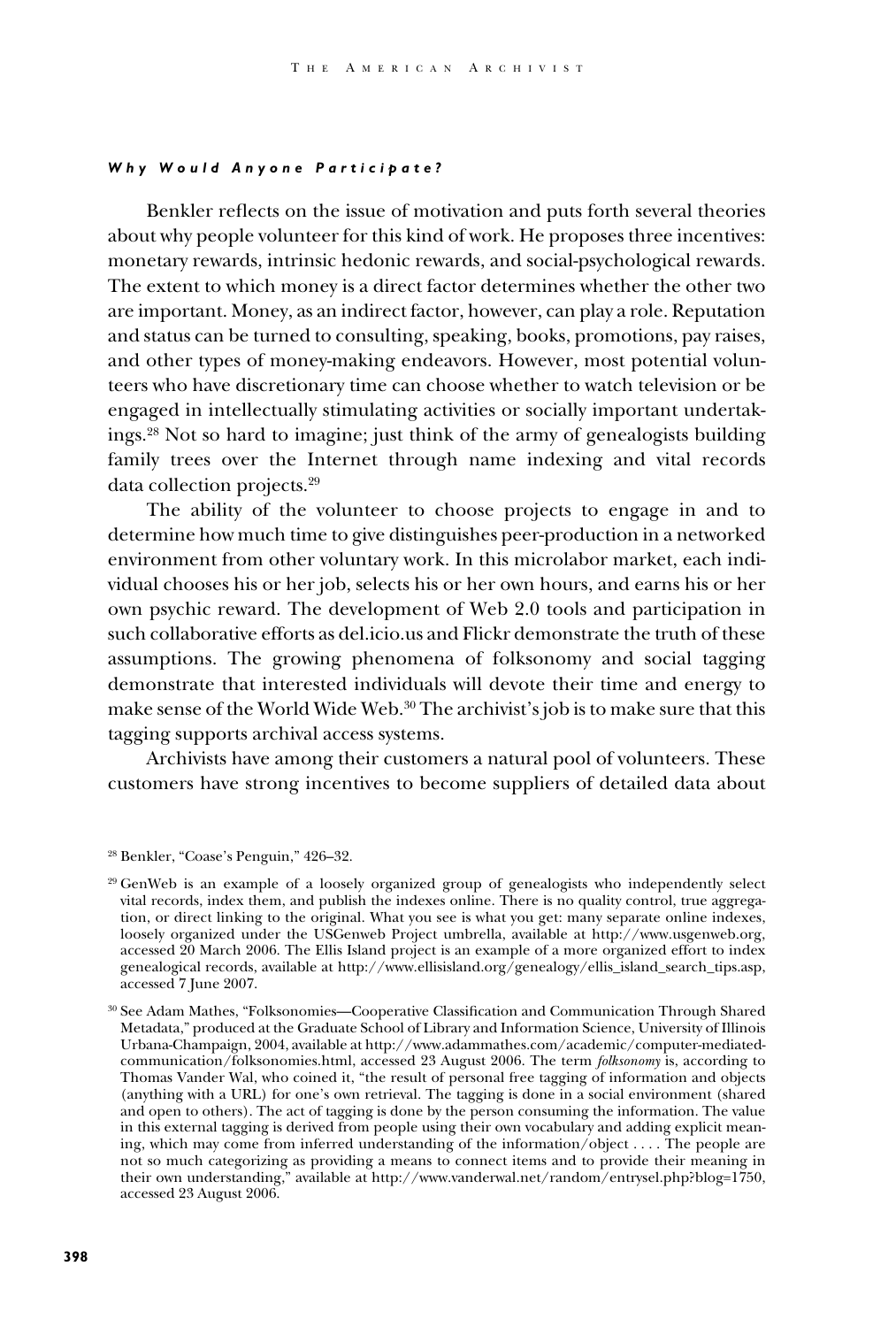archival holdings. Benkler's work demonstrates that if one volunteer indexes records she or he is interested in, that volunteer contributes to the social good *and* produces personal gain. More important, difficult problems can benefit from multiple indexers and reviewers.

The cost for each person, in the first case significant, becomes trivial in the second. One person working for a thousand hours usually requires a promise of monetary reward to justify devoting that much time. Since indexes can not be copyrighted and do not have large markets, those rewards are limited. Price signals suggest this may not be a lucrative activity unless one limits access to the added-value work. But, controlling access through limited sales or prohibitive pricing restricts the social good that could come from the project.

The second case illustrates why it should work, especially for the genealogical community, which has a tradition of sharing its research.<sup>31</sup> The cost for each of a thousand volunteers is small. Each volunteer as information user enjoys the benefits, often more quickly.32 The "ownership" is distributed among the contributors who in effect give it away freely to the public by having the archives publish online.

However, unless these projects are carefully managed, the advantages of a peer-based system can become disincentives. Peter Hirtle, in his 2003 SAA presidential address, "Archives or Assets?,"33 points out that the major "asset" an archives has is the value added by archivists in the description processes. Arguably, an institution could charge for such value-added information.34 But, if a community of interested users adds the value instead, those volunteers, not the archives, are the collective owners. They will resent attempts to commercialize their work, especially if asked to pay for access to what they freely contributed in good faith with the expectation that all will benefit. Preventing

<sup>32</sup> For example, a scholar researching a collection of historical records could organize (using students or other scholars) a project to transcribe the records to make them easier to use.

<sup>&</sup>lt;sup>31</sup> The Genealogical Society of Utah (GSU), as part of its effort to collect microfilm (and more recently, digitized) copies of vital records, developed an Internet Indexing System to manage work flow and provide robust tools for volunteers to carry out name indexing projects from the comfort of their homes. The resulting data goes not only to the GSU's cumulative database, but to each repository that owns the records for merging with its discovery system. This system varies from the work of the GenWeb in this important way. The Georgia Archives and the Ohio Historical Society have participated in successful tests of this system. For more information, see http://www.familysearchindexing.org, accessed 24 September 2007. A scholarly study is Elizabeth Yakel and Deborah A. Torres, "Genealogists as 'Community of Records,'" *American Archivist* 70 (Spring/Summer 2007): 93–113.

<sup>33</sup> *American Archivist* 66 (Fall/Winter 2003):235–47.

<sup>&</sup>lt;sup>34</sup> A commercial example of this is Ancestry.com, which digitized and thoroughly indexed some of the U.S. Federal Census returns, adding value to a public record. The records themselves (or a microfilm thereof) are available for all to see at no cost at the National Archives and at many other repositories. But Ancestry charges for access to its database and with it, its digital images taken from the microfilm. The added values, those that make this worth paying for, are 1) the aggregation, 2) the indexes, and 3) the convenience of online access.